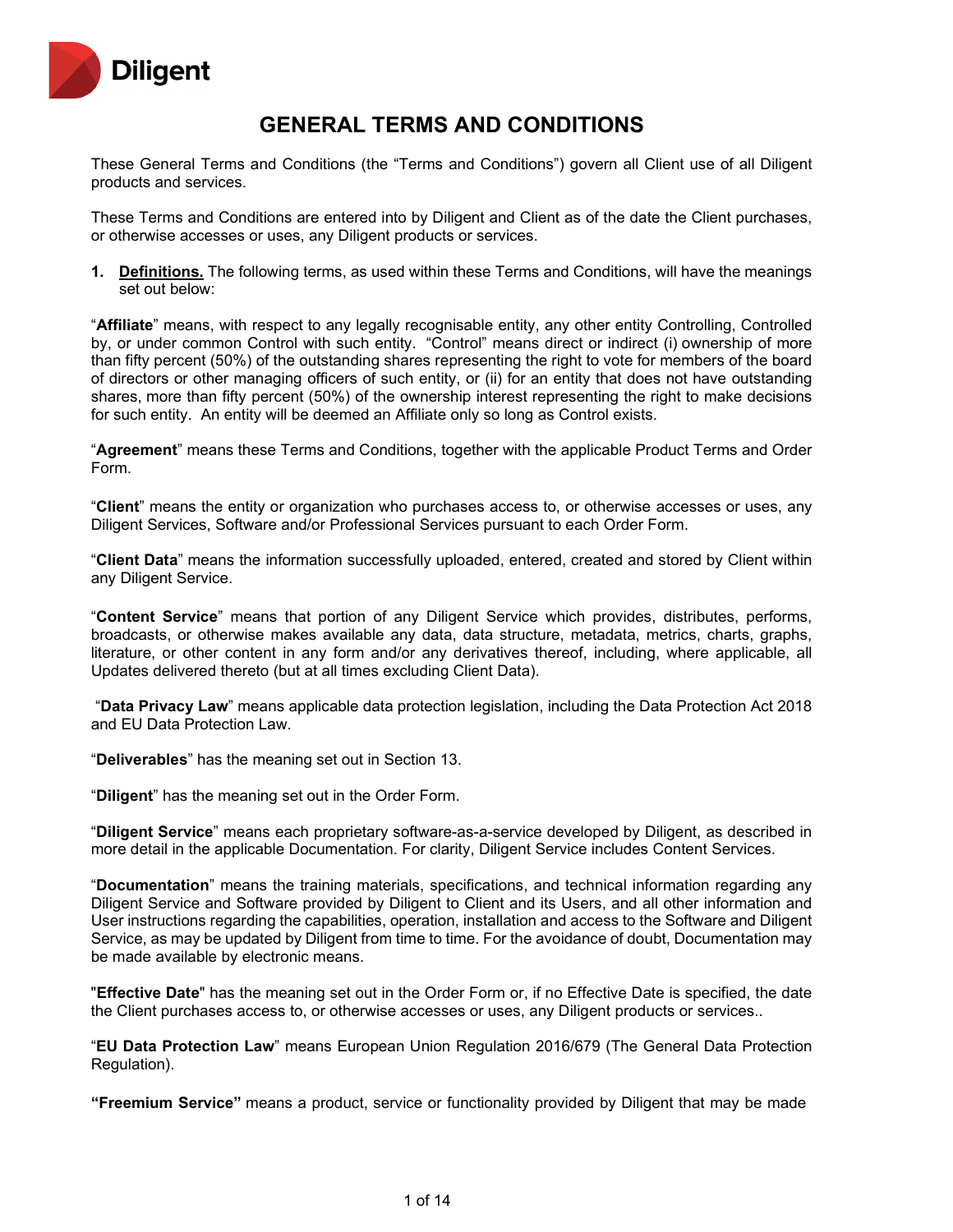

available to Client to use, at Client's option and at no additional charge, which is designated as beta, limited release, early access, "freemium," free access, or by a similar description.

**"Order"** or "**Order Form**" means the ordering document or invoice issued by Diligent, its Affiliates or one of their authorized resellers for the purchase by Client of access to any Diligent Services, Software, and/or Professional Services, which identifies the applicability of these Terms and Conditions to such access. "Order" or "Order Form" includes any Statement of Work agreed by both Parties. An Order Form may for the avoidance of doubt be issued electronically.

**"Party"** and/or **"Parties"** means Diligent and Client (as defined herein).

"**Product Terms**" means any specific terms and conditions applicable to specific Diligent Service(s), Software, and/or Professional Services ordered by the Client.

"**Professional Services**" means those specific consulting services (if any) agreed to in an Order Form to be delivered by Diligent in connection with a Diligent Service (including any services identified as professional services, consulting services, managed services, or implementation services in an Order Form), but excluding support services.

"**Professional Services Term**" means the term during which Professional Services shall be performed, being either (a) as specifically identified in the applicable Order Form where Professional Services are ordered; or (b) if no term is identified within such Order Form, then from the Effective Date of such Order Form until completion of the Professional Services identified therein.

"**Software**" means any proprietary downloadable software applications and products developed by Diligent and provided to Client (and its Users) for installation and use by Client (and its Users) on a personal computer, tablet or other device, including any Updates thereto provided by Diligent during the Term.

**"Statement of Work" or "SOW"** means an Order Form solely for Professional Services to be provided in connection with a Diligent Service or Software (such Diligent Service purchased under a separate Order Form).

"**Subscription Fees**" means the fees for the right to access and use a Diligent Service, Software or, where applicable, Professional Services as set out in the applicable Order Form.

"**Term**" has the meaning set out in Section 3.

**"Third-Party Provider"** means a supplier of data, information, software, services or other items that are part of or otherwise used in connection with the Content Services.

"**Updates**" means corrections, bug fixes, patches, modifications, updates and enhancements that Diligent, in its sole discretion, makes generally available to its customer base.

"**User**" means an individual identified by Client as authorised to access a Diligent Service in accordance with the applicable Order Form.

"**User ID**" means a unique alphanumeric identifier assigned to a User so that the User can access the Diligent Service, Software and use the corresponding authorized features of a Diligent Service.

**2. Provision of Product and Services.** During the Term, Diligent will make the Diligent Services specified in the Order Form available to the Client and its Affiliates (subject to any restrictions in the Agreement, including number of Users and, with respect to Affiliates, Section 4.3). Client will provide Diligent with all necessary and reasonable cooperation to enable Diligent to perform its obligations under the Agreement.

**3. Term.** The Term of this Agreement begins on the applicable Effective Date and will continue for the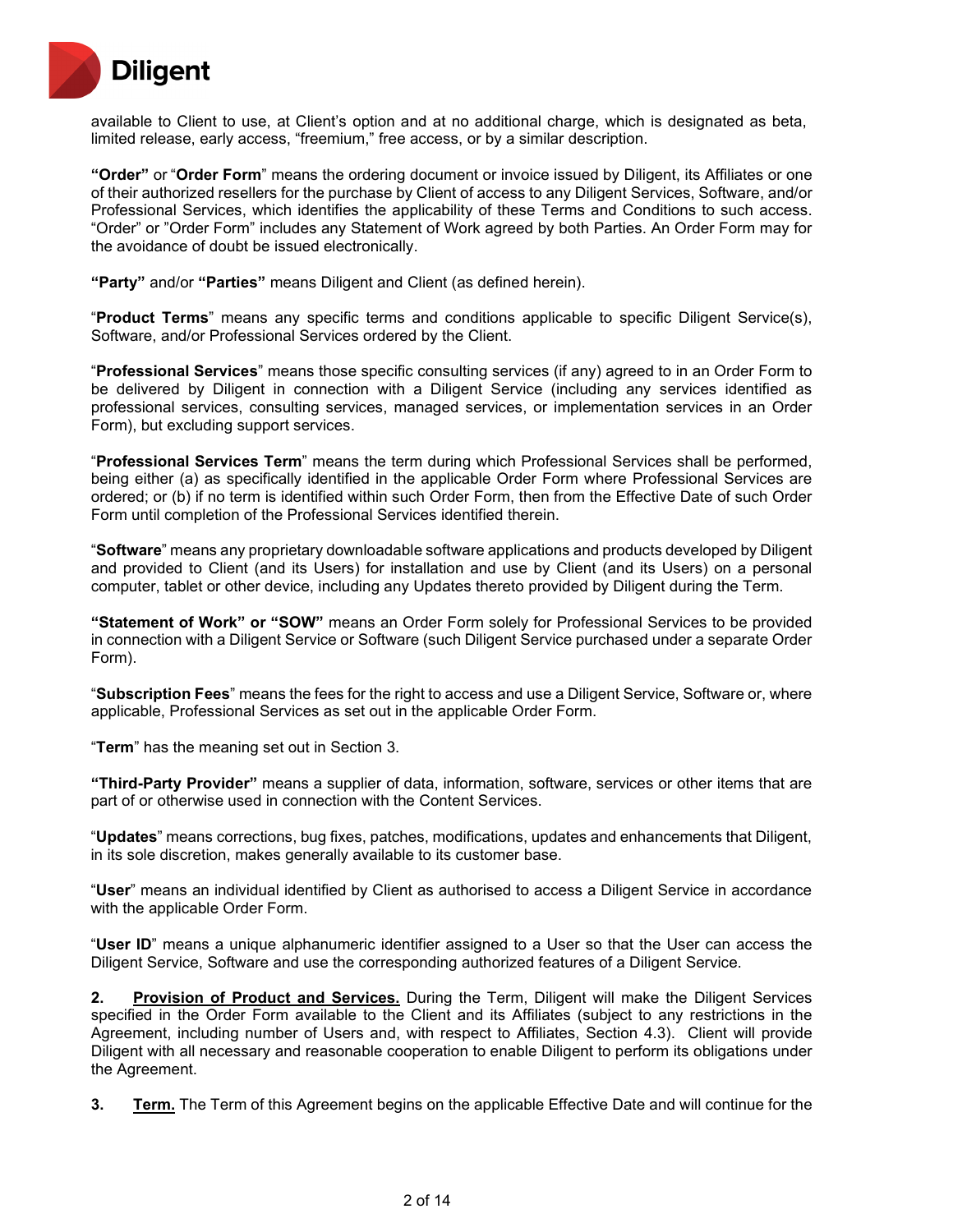

period identified as the "Initial Term" in the Order Form ("**Initial Term**"). If no specific Initial Term period is stated in the Order Form, the Initial Term shall be one year. After the Initial Term, the term of the Agreement will automatically renew for additional one (1) year terms ("**Renewal Term**"), unless either Party provides the other written notice of non-renewal no later than thirty (30) days prior to the expiration of the Initial Term or any Renewal Term. Diligent may implement revised pricing for any Renewal Term by giving written notice of the new pricing to Client at least sixty (60) days prior to the commencement of a Renewal Term and the pricing will apply to the Renewal Term unless Client provides written notice of non-renewal in accordance with this Section. Collectively each Initial Term and each Renewal Term (if any) constitute a "**Term**" in respect of the applicable Order Form.

## **4. Access Right; Restrictions.**

4.1. Access Rights. During the Term and conditioned upon Client's compliance with all the terms of the Agreement, Diligent grants to Client, a limited, non-exclusive, non-transferable, and non-sublicensable right to allow Users to, in accordance with the Agreement, access and use the applicable Diligent Services set out in the relevant Order Form solely for Client's internal business purposes. As part of the implementation of certain Diligent Services, Client may be required to identify in writing the Users, who will be assigned User IDs. For the avoidance of doubt, if applicable pursuant to the relevant Order Form, any Content Services described thereunder shall be Diligent Services and subject to the restrictions set forth herein. Certain Diligent Services and Software may be accessed and delivered electronically through a secure area of the applicable Diligent website and are deemed delivered when they are made available for access or download by Client, as applicable.

4.2. Software. During the Term and conditioned upon Client's compliance with all the terms of the Agreement, Diligent grants Client a limited, non-exclusive, non-transferable, and non-sublicensable right to install and use the applicable Software in accordance with the Documentation for such Software.

4.3. Affiliates. To the extent that Client is purchasing access on behalf of its Affiliates, Client irrevocably and unconditionally guarantees the compliance of each Client Affiliate with the Agreement and will be jointly and severally liable with each Client Affiliate for breach of the Agreement. All remedies available to Diligent, including the ability to obtain injunctive relief, will apply to such Client Affiliates, and Client will reasonably assist Diligent in enforcing Diligent's rights and remedies against such Client Affiliates. Client's Affiliates may enter into an agreement with Diligent on the same terms as Client under this Agreement by entering into an Order Form referencing the agreed terms between Client and Diligent. Any such Order Form shall be its own separate agreement between Diligent and the Client Affiliate, running on its own term, and the termination of this Agreement shall not terminate such separate agreement (or vice versa). For the avoidance of doubt, where the Client Affiliate is based outside the Client's country, a Diligent Affiliate (where applicable) may enter into such Order Form in lieu of Diligent, and pricing may be converted to a local currency where such local currency is supported by the Diligent Affiliate.

4.4. Reservation of Rights. Except for the limited rights set forth in Section 4.1 and 4.2 above, Client does not acquire any intellectual property or other rights, express or implied, in or relating to any Software or Diligent Services. Diligent reserves title, ownership, and all other rights to all Software and Diligent Services. Client and Users will not remove, obscure, or alter Diligent's copyright notices, trademarks, other proprietary rights notices, or any other content of any kind appearing in the Diligent Services, Software, or Documentation. For the avoidance of doubt, ownership of all Content Services (including any products or components contained therein) belongs to Diligent or its Third-Party Providers and nothing in this Agreement shall transfer or assign any right, title or interest in the applicable product or components of the Content Services to the Client.

4.5. Restrictions. Client must not, and represents and warrants it will not, use the Diligent Services in any manner that is not described in the Documentation or in any manner that is prohibited by the Agreement. Client is responsible for all access and use of the Diligent Services and Software by its Users and any person that gains access through Client or any of its Users or User IDs.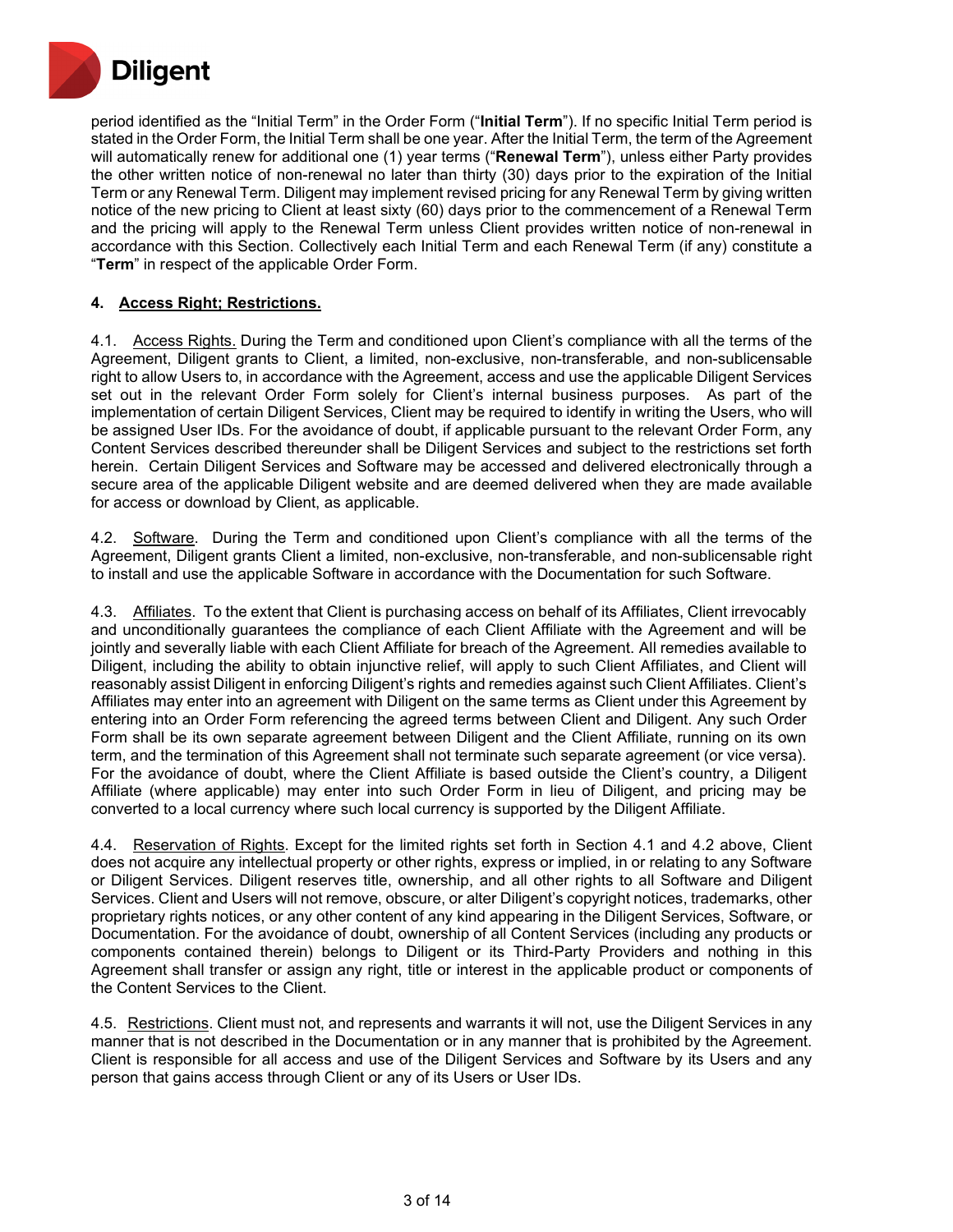

4.6. Restrictions on Use. Client must not and must ensure that Users do not, directly or indirectly, (i) reverse engineer, disassemble, decipher, translate, decompile, prepare derivative works of the Diligent Services or Software or otherwise attempt to access, imitate, derive or discover the source code thereof; (ii) upload any Client Data or any content, data or information that is unlawful, harmful, threatening, abusive, harassing, tortious, defamatory, vulgar, obscene, libelous, invasive of another's privacy or right of publicity, hateful, or racially, ethnically or otherwise objectionable; (iii) infringe the intellectual property or privacy rights of any third party in connection with use of the Diligent Services, Software or Documentation (including by uploading Client Data to the Diligent Services); (iv) interfere with or disrupt Diligent's software, the Diligent systems used to host the Diligent Services, other equipment or networks connected to the Diligent Services, or disobey any requirements, procedures, policies or regulations of networks connected to the Diligent Services made known to Client; (v) license, sell, rent, lease, lend, transfer, outsource, sublicense or otherwise provide access to the Diligent Services or Software or utilise the Diligent Services for the benefit of a third party, including through a service bureau, commercial timesharing arrangement, or application service provider (ASP) arrangement; (vi) provide publicly, or make publicly available, any links, hypertext (Universal Resource Locator (URL) address) or otherwise (other than a "bookmark" from a Web browser) to the Diligent Services, or any part thereof; (vii) circumvent the User authentication or security of the Diligent Services or any host, network, or account related thereto; (viii) perform any penetration testing on or with respect to the Diligent Services, including use of any tools, code or instruction intended to fuzz, damage, destroy, alter, reveal any portion or expose vulnerability of the Diligent Services (unless specifically authorized by Diligent in writing); (ix) mirror the Diligent Services on any server; (x) make any use of the Diligent Services that Diligent reasonably believes is abusive or that violates any applicable local, state, national, international or foreign law; (xi) fail to use commercially reasonable efforts to prevent the unauthorised license, sale, transfer, lease, transmission, distribution or other disclosure of the Diligent Services; (xii) allow any non-Users to use any User IDs, code(s), password(s), or other mechanisms issued to, or selected by, Client or Users for access to the Diligent Services; (xiii) use the Diligent Service, in whole or in part, in any manner that competes with Diligent or its Affiliates, including, but not limited to, any distribution of a Diligent Service, related data or derivative works based thereon; (xiv) create a database in any form whatsoever from the Diligent Service; (xv) associate the Diligent Service or its content to another website by employing any technology, including, but not limited to, hyper linking and framing; (xvi) use automated systems, software or processes to extract or compile data from the Diligent Service ("data scraping"); or (xvii) use the Diligent Service as part of Client's intranet or other internal network.

4.7. User IDs. Rights of any User to utilize any Diligent Services cannot be shared or used by more than one individual. Client must not and will ensure that Users do not permit any other individual or entity to access (through User ID and password sharing or otherwise) the Diligent Service or Software. Client is restricted to the number of Users for which it has purchased subscriptions. Virtualization technology may not be used to circumvent the restrictions in this Agreement. Client may on a permanent basis transfer a User's access right purchased by Client to another User without incurring additional Subscription Fee charges (but subject to payment of an installation fee, if applicable), as long as the number of Users does not exceed the number of Users purchased, and the original User is no longer a User and is not permitted access to the Diligent Service. If Client exceeds, or wishes to increase, the number of Users, additional fees will apply.

4.8. Feedback. Client is not required to provide Diligent any feedback, comments or suggestions about the Diligent Service or any of Diligent's technologies, products, or services ("**Feedback**"). However, if Client provides Feedback, Client agrees that even if it is designated confidential, the Feedback is not confidential and Diligent is free to use, disclose, reproduce, license or otherwise distribute the Feedback without any obligations or restrictions of any kind, including intellectual property rights.

## **5. Client Data and Client Materials.**

5.1. Client reserves all title and ownership of the Client Data. Diligent will take reasonable security measures with respect to the storage and transmission of Client Data. Upon Client's reasonable request, Diligent will provide Client with Diligent's then-current security Documentation made generally available to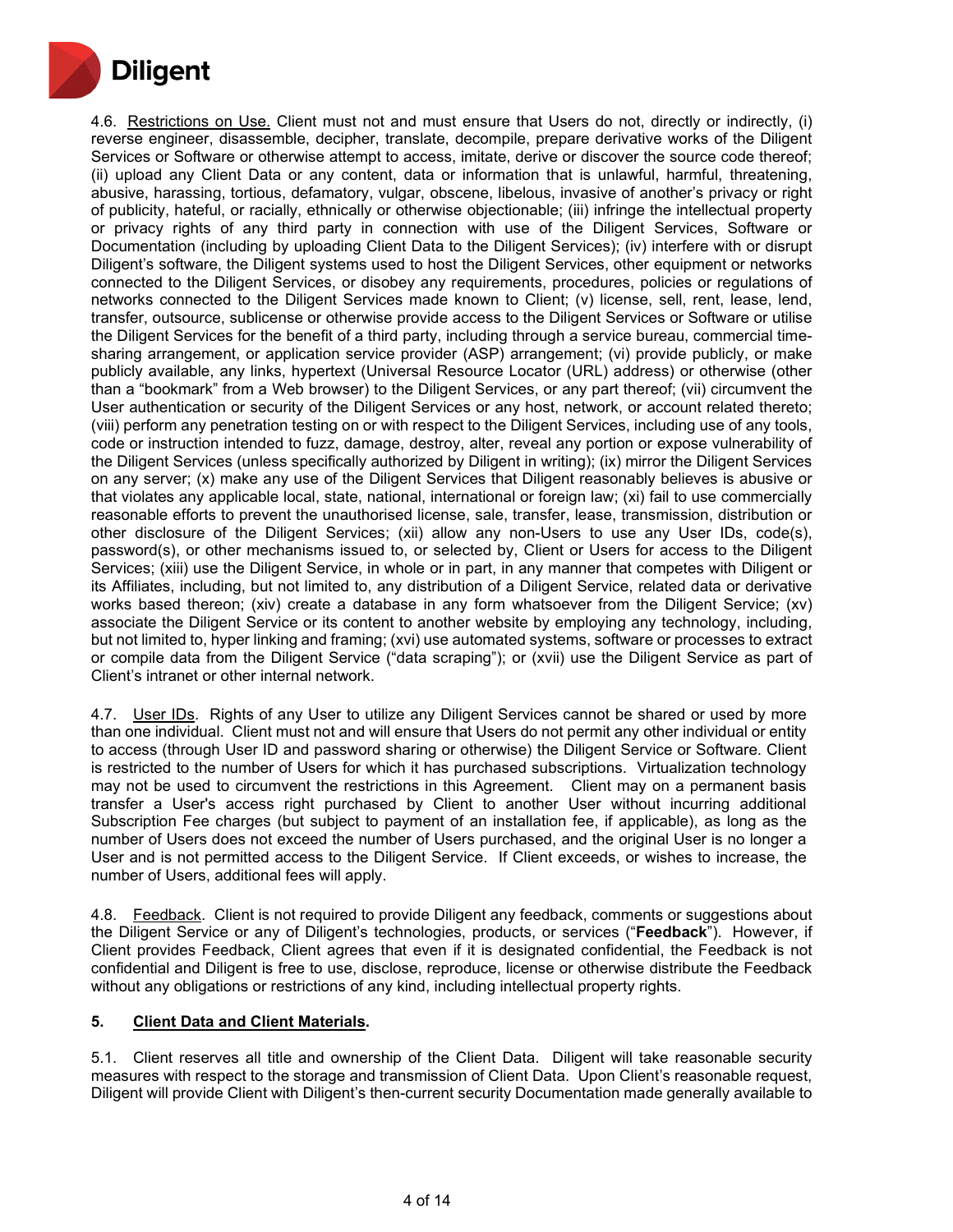

customers of the relevant Diligent Service. Diligent shall promptly and without undue delay notify Client after confirming any actual or reasonably suspected information security breaches affecting the security of the Client Data.

5.2. Client hereby grants Diligent the right to use the Client Data for the purposes of providing the Diligent Services pursuant to the Agreement. If Client furnishes to Diligent any content, materials or other intellectual property (including graphics, logos, trademarks, etc.) other than Client Data (collectively "Client Materials") Diligent may use the Client Materials in connection with the provision of the Diligent Services and Professional Services under the Agreement. In addition to the foregoing, Diligent may (i) collect anonymized, de-identified information relating to use of the Diligent Services (including usage data) in order to improve Diligent's products and services and for other reasonable internal uses and (ii) aggregate such anonymized, de-identified information with anonymous, de-identified information of its other clients for purposes of creating and distributing case studies or industry reports as part of its products and services, provided that, in each case: (x) the information does not, and could not reasonably be used to, relate back to or identify Client; and (y) Diligent does not sell, resell or make other commercial use of such information (other than on an aggregated basis under the foregoing (ii)). Diligent may also collect data related to Client and its Users for the purpose of notifying Client and its Users of product upgrades or other necessary notifications.

5.3. Client determines what Client Data it uses in connection with the applicable Diligent Service and retains full control over the access to and use of its Client Data. Diligent will not access Client Data, except as instructed or authorized by Client, where necessary to prevent or address service or technical problems affecting Client, or as required by applicable law, regulation or court order.

5.4. Client agrees that Diligent and its affiliated companies may reference Client as a Diligent customer (including using Client's name and logo), including on Diligent's and its affiliated companies' website. Diligent will (a) comply with Client's reasonable instructions that are provided to Diligent related to such use of name and logo and (b) promptly cease such reference upon Client's request (such requests may be directed to [marketing@diligent.com\)](mailto:marketing@diligent.com).

5.5. Client is responsible for providing sufficient bandwidth and network connectivity to ensure all Users can access and use the Diligent Service. The technical requirements set forth in the Documentation are subject to change upon notice. Client is responsible for ensuring its firewalls permit access to the Diligentowned URLS/IP Addresses. To ensure Client receives optimal performance, Client should use the Diligent Service on a hardware and software system that matches or exceeds the highest specifications recommended by Diligent in the Documentation. Suitable configuration of software and hardware will depend on individual circumstances. System performance may be adversely affected by unsuitable software or hardware. Client is responsible for taking reasonable security precautions, including, without limitation, determining the security configurations of its systems (e.g. password construction rules and expiration intervals). Client is responsible for setting up and ensuring the confidentiality of User accounts and passwords assigned to them for use with the Diligent Service. Client is responsible for promptly notifying Diligent after confirming any actual or reasonably suspected information security breaches affecting the security of the Diligent Service or Software, of which it becomes aware, including without limitation compromised User accounts. Client is responsible for periodically reviewing its security configurations and access rights to determine if they are appropriate for its needs. Client is responsible for defining its authorised approvers, documentation and validation requirements for changes to its use and access to the Diligent Service.

5.6. Each Party will comply, to the extent applicable, with Data Privacy Law, including the Data Protection Act 2018 and European Union Regulation 2016/679 (The General Data Protection Regulation), in performing their obligations under this Agreement. Diligent's Data Protection Addendum is also available at https://diligent.com/data-processing-addendum, and the terms of such Data Protection Addendum as of the Effective Date are hereby incorporated into this Agreement by reference. Client may separately elect to execute such Data Protection Addendum provided that Client returns a copy of such executed Data Protection Addendum to Diligent at [privacy@diligent.com.](mailto:privacy@diligent.com)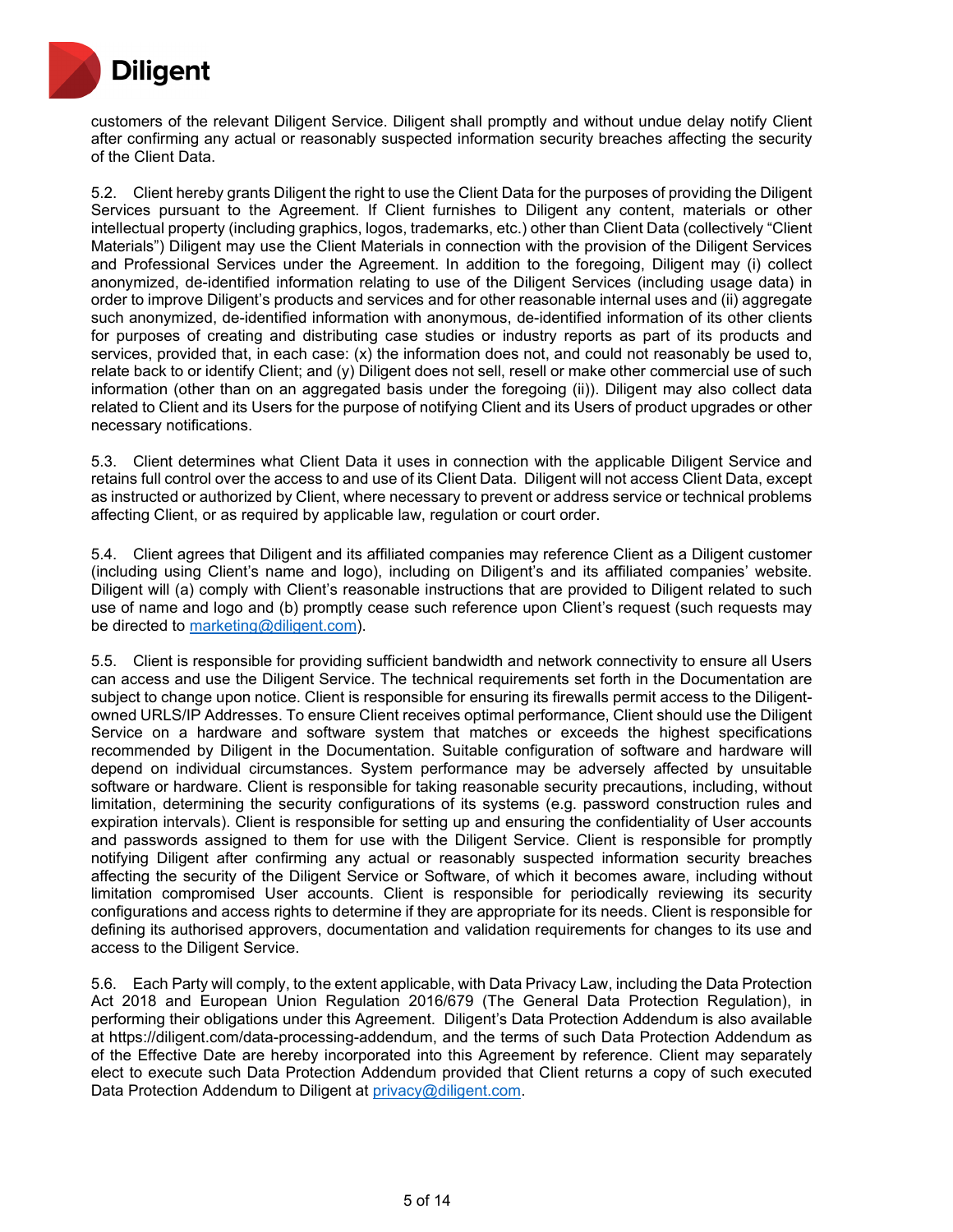

# **6. Pricing and Payment.**

6.1. Fees. In consideration for the provision of the applicable Diligent Services and Professional Services (as applicable), Client will pay the amounts set forth in the Order Form in accordance with the terms set forth in this Section. All Subscription Fees are to be paid annually in advance. Except as specifically provided to the contrary in the Agreement, in the event of the cancellation, completion, expiration or termination of the Agreement, all monies paid or due or owing to Diligent by Client shall be deemed non-refundable. Any reduction in the quantity of any purchase made in an Order Form must be agreed in writing by the Parties at least thirty (30) days in advance of the commencement of the next Renewal Term, and any such reduction shall take effect as of the commencement of the next Renewal Term. If there is no written agreement to reduce the quantity of any purchase in an Order Form by such time, the Agreement will automatically renew for the same quantity for the preceding Initial or Renewal Terms, as applicable. Diligent will issue an invoice to Client for the Initial Term's Subscription Fee for the first year and any other fees on or about the date the Order Form is executed. For each year of the Term thereafter, Diligent will invoice Client for Subscription Fees approximately thirty (30) days prior to the anniversary of the applicable Effective Date. Client will pay all invoices within thirty (30) days of the date of invoice. For any amount not paid when due, and without prejudice to any other right and remedies of Diligent, Diligent may charge interest accruing on a daily basis on such due amounts at an annual rate equal to five percent (5%) over the then current base lending rate of HSBC Bank plc from time to time, commencing on the due date and continuing until fully paid, whether before or after judgment. Client will reimburse Diligent for its costs incurred (including reasonable attorney's fees) in the collection of Client's past due amounts. If any fees owing by Client are thirty (30) days or more overdue, Diligent may, without limiting its other rights and remedies, suspend access to the Diligent Services and/or Professional Services until such amounts are paid in full, provided Diligent has given Client at least ten (10) days' prior notice that its account is overdue. Client will be responsible for all reasonable, pre-approved travel, accommodation and meal expenses incurred in connection with any on-site training, services or instruction. Such expenses will be invoiced at actual cost. If Client reschedules or cancels any onsite training, instruction or Professional Services for which Diligent has incurred non-refundable out-of-pocket expenses, Client will reimburse Diligent for such non-refundable expenses. All amounts payable to Diligent hereunder are payable in full in British Pounds (unless otherwise indicated in the Order Form) without deduction or set off, and shall be in addition to all taxes, bank fees or duties, which are also Client's responsibility.

6.2.Taxes. All Subscription Fees are quoted exclusive of value added tax. Client is responsible for payment of all applicable value-added, sales, use, license and other transaction-based taxes (such as gross receipts or excise taxes), withholding taxes, and all applicable export and import fees, customs duties, and similar charges (other than taxes based on Diligent's net income) which are levied or imposed by reason of the transactions contemplated by this Agreement. In the event that any withholding taxes are payable under any applicable law in respect of any payment due to Diligent under this Agreement, Client shall gross up such payment such that the balance payable to the Diligent after deduction of the applicable withholding taxes shall be equivalent to the original amount due to Diligent. Provided that in the event any avoidance of double taxation treaty is applicable to such payments, Diligent and Client shall cooperate to obtain the full benefit of such treaty.

## **7. Warranties and Disclaimers.**

7.1.Software and Services. During the Term, Diligent represents and warrants that the applicable Diligent Service and Software will materially conform to the applicable Documentation. The warranty will not apply: (i) if the applicable Diligent Service or Software is not used in accordance with this Documentation; or (ii) if the defect is caused by Client Data, Client Materials or any third party services, content, products or modification or customisation to such Diligent Service or Software.

7.2. Remedy for Breach of Warranty. If notified in writing of a valid warranty claim under Section 7.1, Diligent will, at its option, (i) correct the non-conforming Diligent Service or Software so that it materially complies with the Documentation; (ii) provide a replacement with substantially equivalent functionality; or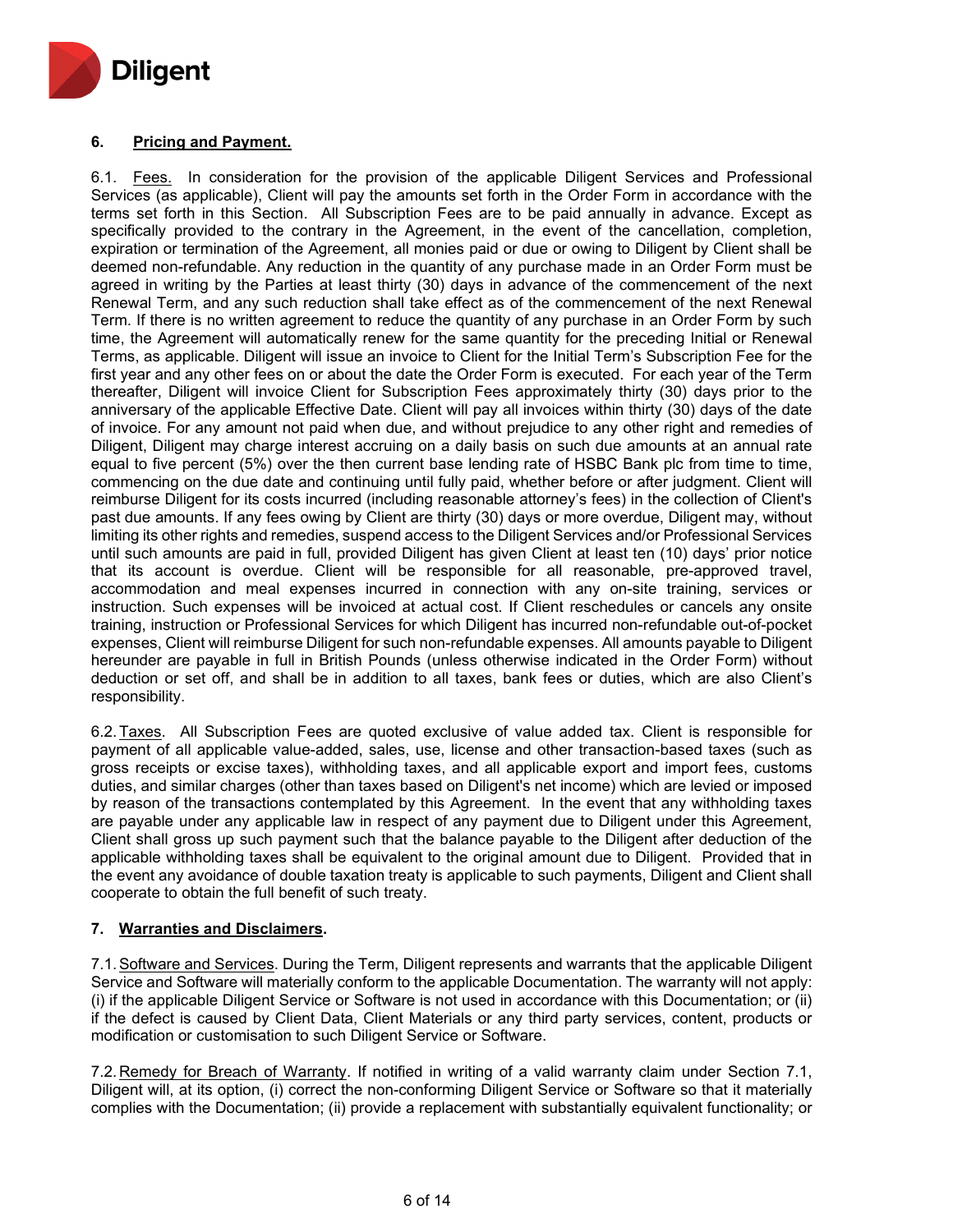

(iii) terminate the Agreement and refund a pro-rata portion of the prepaid Subscription Fee based on the number of months remaining in the Initial Term or Renewal Term as of the date that Client provided written notice of the warranty claim under Section 7.1. This Section states Diligent's entire liability and Client's sole and exclusive remedy for breach of warranty under Section 7.1.

7.3.Viruses. Diligent will take reasonable precautions to protect against any person acting by, under or through Diligent from introducing any software virus, worm, "back door," "Trojan Horse" or similar harmful code into the Software provided hereunder.

#### 7.4. Disclaimer.

A. EXCEPT AS SPECIFICALLY PROVIDED IN THE AGREEMENT AND TO THE MAXIMUM EXTENT PERMITTED BY APPLICABLE LAW, DILIGENT DISCLAIMS ALL WARRANTIES, REPRESENTATIONS, CONDITIONS AND ALL OTHER TERMS WHETHER EXPRESS, IMPLIED OR STATUTORY.

B. THE WARRANTIES, REPRESENTATIONS, CONDITIONS AND ALL OTHER TERMS DISCLAIMED IN SECTION 7.4A SHALL INCLUDE (WITHOUT LIMITATION) ANY WARRANTIES, REPRESENTATIONS, CONDITIONS AND OTHER TERMS OF QUALITY, MERCHANTABILITY, FITNESS FOR A PARTICULAR PURPOSE AND NON-INFRINGEMENT.

C. DILIGENT MAKES NO WARRANTY, UNDERTAKING, REPRESENTATION, CONDITION OR OTHER AGREEMENT THAT THE DILIGENT SERVICE, PROFESSIONAL SERVICES, SOFTWARE, OR ANY INFORMATION OR DATA ACCESSED OR STORED THEREIN WILL MEET CLIENT'S REQUIREMENTS OR BE ACCURATE, COMPLETE, ERROR-FREE, RELIABLE, OR AVAILABLE.

**8. Indemnification.** Diligent will indemnify Client against any bona fide third party claim that the grant of a right to, or the access and use by, Client and its Users of the Software or any Diligent Service (or any Deliverables if applicable) in accordance with the Agreement infringes a validly existing United Kingdom or European Union trademark, copyright, patent, or other proprietary right and pay any final judgment awarded or Diligent-negotiated settlement. Diligent's obligations under this Section are conditioned upon Client providing Diligent (i) prompt written notice of any claim; (ii) sole and exclusive control over the defense and settlement of the claim; and (iii) such cooperation as Diligent may reasonably request with respect to the defense or settlement of such claim at Diligent's expense. Diligent will defend any claim under this Section with counsel of its own choosing and settle such claim as Diligent deems appropriate, provided that this does not require an admission of guilt or liability by Client. Client may participate in such defense with counsel of its own choosing and at its own cost and expense. Client will not admit liability, take any position adverse or contrary to Diligent, or otherwise attempt to settle any claim or action for which it is seeking indemnification without the express written consent of Diligent. If, in Diligent's sole opinion, an infringement claim may have validity, then Diligent may modify the Software, Deliverables or Diligent Service to make it non-infringing, procure any necessary license, or replace the affected item with one that is reasonably equivalent in function and performance. If Diligent determines in its sole opinion that none of these alternatives are reasonably available, then Diligent may terminate the Agreement, Client will discontinue using the allegedly infringing Software, Deliverables, or Diligent Service and Diligent will issue Client a pro-rata refund of any prepaid Subscription Fee for such Software, Deliverables or Diligent Service based on the number of months remaining in the then-current Initial Term or Renewal Term. Diligent has no obligation under this Section for and Client will indemnify Diligent against, any third-party claim arising from: (i) Client Data or Diligent's compliance with Client's or its representatives' designs, specifications, instructions, or technical information; (ii) modifications to the Software, Deliverables or Diligent Service not made by Diligent; (iii) Client's use of the Software, Deliverables or Diligent Service that is non-compliant with the Documentation; (iv) use of the Software, Deliverables or Diligent Service in any manner that is not authorised or is not permitted by the Agreement; (v) Client use or combination of the Software, Deliverables or any Diligent Service with any other software, hardware, or services that are not provided by Diligent; or (vi) Client's failure to implement changes recommended by Diligent if the infringement would have been avoided by the implementation of the change. This Section states Diligent's entire liability and Client's sole and exclusive remedy for claims of infringement.

## **9. DISCLAIMER OF CERTAIN DAMAGES.**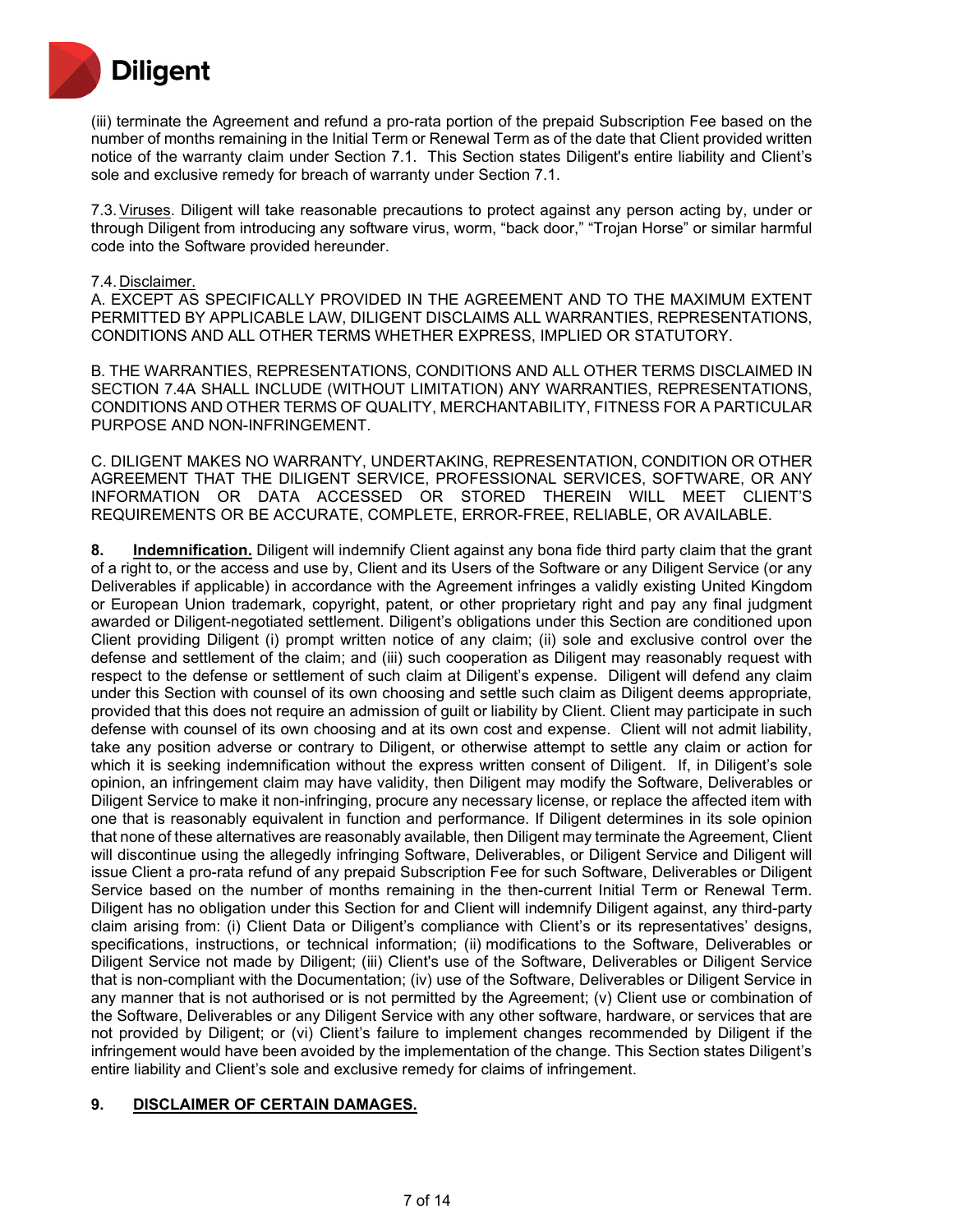

9.1. SUBJECT TO SECTION 10.4: IN NO EVENT WILL EITHER PARTY OR ITS AFFILIATES BE LIABLE OR RESPONSIBLE TO THE OTHER PARTY FOR:

(I) ANY SPECIAL, INCIDENTAL, PUNITIVE, INDIRECT, OR CONSEQUENTIAL DAMAGES; OR (II) LOSS OF PROFITS, BUSINESS, GOODWILL, ANTICIPATED SAVINGS, OR USE; PROPERTY DAMAGE; OR BUSINESS INTERRUPTION, IN EACH CASE ARISING OUT OF OR IN ANY WAY RELATED TO THE AGREEMENT, ANY DILIGENT SERVICE, PROFESSIONAL SERVICES, OR SOFTWARE (WHETHER CAUSED BY BREACH OF CONTRACT OR TORT (INCLUDING NEGLIGENCE) OR BREACH OF STATUTORY DUTY OR ARISING IN ANY OTHER WAY).

9.2. SUBJECT TO SECTION 10.4, THE FOREGOING DISCLAIMERS WILL APPLY EVEN IF: (I) A PARTY HAS BEEN ADVISED OF THE POSSIBILITY OF THE DAMAGES; (II) THE LIMITED REMEDIES SET FORTH HEREIN FAIL OF THEIR ESSENTIAL PURPOSE, AND (III) REGARDLESS OF IF THE LIABILITY IS BASED ON CONTRACT, TORT, NEGLIGENCE, STRICT LIABILITY, PRODUCT LIABILITY OR OTHERWISE.

#### **10. LIMITATIONS ON LIABILITY.**

10.1. SUBJECT TO SECTION 10.4, IN NO EVENT WILL THE AGGREGATE LIABILITY OF EITHER PARTY OR ITS AFFILIATES (TO THE EXTENT NOT DISCLAIMED UNDER SECTION 9) ARISING OUT OF OR IN CONNECTION WITH THE AGREEMENT (WHETHER CAUSED BY BREACH OF CONTRACT OR TORT (INCLUDING NEGLIGENCE OR BREACH OF STATUTORY DUTY OR ARISING IN ANY OTHER WAY)) EXCEED THE TOTAL FEES PAID OR PAYABLE TO DILIGENT FROM CLIENT UNDER THE AGREEMENT DURING THE TWELVE (12) MONTH PERIOD PRIOR TO THE TIME AT WHICH THE LOSS, COST, CLAIM OR DAMAGES AROSE.

10.2. SUBJECT TO SECTION 10.4, THE EXISTENCE OF MULTIPLE CLAIMS UNDER OR RELATED TO THE AGREEMENT OR ANY ORDER FORMS INCLUDING CLAIMS BY AFFILIATES OF CLIENT, THE DILIGENT SERVICE, PROFESSIONAL SERVICES, OR THE SOFTWARE WILL NOT ENLARGE OR EXTEND THE LIMITATION ON MONEY DAMAGES.

10.3. WITHOUT LIMITING SECTIONS 10.1 AND 10.2 (BUT SUBJECT TO SECTION 10.4), IN NO EVENT WILL DILIGENT BE LIABLE FOR LOSS, CORRUPTION OR COMPROMISE OF THE CONFIDENTIALITY OF CLIENT DATA, UNLESS THE LOSS, CORRUPTION OR COMPROMISE IS DUE SOLELY TO DILIGENT'S BREACH OF THIS AGREEMENT, DILIGENT'S NEGLIGENCE OR DILIGENT'S INTENTIONAL MISCONDUCT.

10.4. Nothing in the Agreement excludes the liability of either Party: (a) for death or personal injury caused by that Party's negligence; (b) for fraud or fraudulent misrepresentation; (c) for fees due under the Agreement; (d) for misappropriation or infringement of the other Party's intellectual property rights; (e) for a Party's express indemnification obligations under the Agreement; or (f) for any other liabilities that cannot be excluded by law.

**11. Termination.** Either Party may terminate the Agreement if the other Party materially breaches such Agreement and fails to cure the breach (if the breach is curable) within thirty (30) days after receiving the non-breaching Party's written notice specifying the breach. Notwithstanding the foregoing, Diligent may terminate the Agreement immediately upon providing written notice to Client if Client breaches Section 12 (Confidentiality) or Section 4 (Access Right; Restrictions), and Client may terminate the Agreement immediately upon providing written notice to Diligent if Diligent breaches Section 12 (Confidentiality). Either Party may terminate the Agreement immediately (i) upon the institution by or against the other Party of insolvency, receivership or bankruptcy proceedings or any other proceedings for the settlement of such Party's debts; (ii) upon the other Party making an assignment for the benefit of creditors; or (iii) upon the other Party's dissolution or ceasing to do business. Upon termination of the Agreement, all rights granted to Client pursuant to the Agreement (as the case may be) will terminate, Client will immediately cease all access and use of the applicable Diligent Service(s) and Software, and pay all unpaid fees. If Client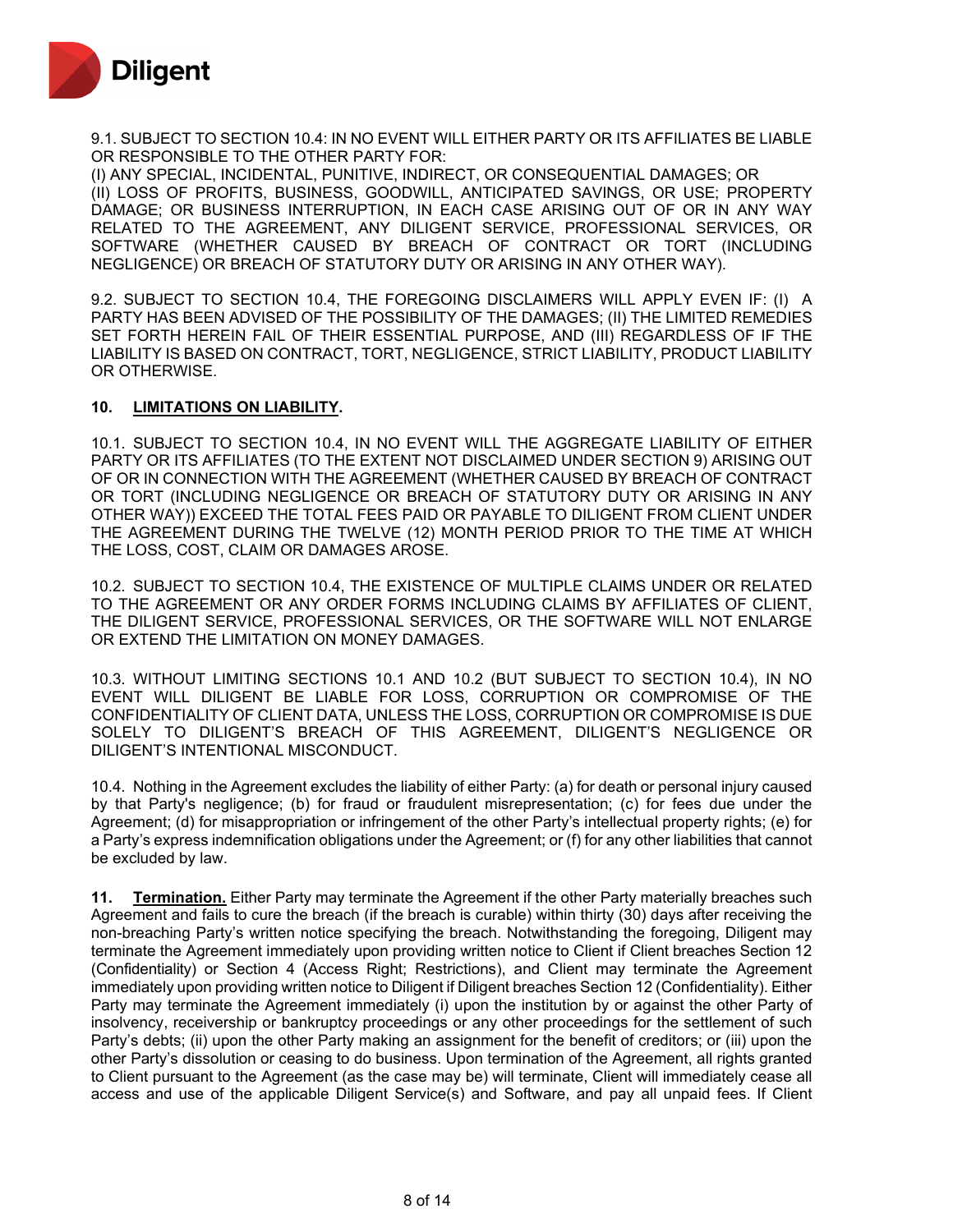

terminates this Agreement due to Diligent's breach of the Agreement, then to the extent Client has paid fees to Diligent that relate, on a pro-rated basis, to any portion of the Term that is after the date of termination, Diligent will pay to Client a pro-rated refund of such fees. If requested by Client after termination of the Agreement, Diligent will make Client Data available for the Client to export or download, as provided in the Documentation, for a period not to exceed thirty (30) days from the date of termination, which period may be extended by an additional thirty (30) days upon Client's further written request within such period. After such period (or if Client does not make such a request within ten (10) days of the date of termination), Diligent will be under no obligation to hold the Client Data and will delete all Client Data (including backups of Client Data) no later than one hundred twenty (120) days from the termination date unless Diligent has specifically agreed otherwise in writing. After deletion is complete, Diligent will provide a certificate confirmation deletion of the Client Data if so requested by Client. Sections 1, 4.4, 4.5, 5.2, 5.4, 6, 7.4, 9-12, the ownership language in 13.6 (but not the license granted to the Client), 14.4, and 15-16 will survive termination of the Agreement for any reason.

**12. Confidentiality.** Client will retain in confidence the terms and pricing of the Agreement and all other non-public information, technology, and materials (including the Diligent Service and Software) provided by or on behalf of Diligent during the Term (Diligent's "**Confidential Information**"), and Diligent shall retain in confidence the Client Data (Client's "**Confidential Information**"). Each Party will not disclose the Confidential Information of the other to any third party except for those provided under the Agreement or use it for any purpose other than to carry out the activities contemplated under the Agreement. Each Party may only disclose the other's Confidential Information to its employees or third parties who assist with the operation of the Agreement (e.g., Users, contract developers, service providers, etc.), who have a need to know in connection with the Agreement and who have agreed to obligations of confidentiality that are no less restrictive than the obligations in the Agreement. Each Party will take reasonable steps, and in no event will those steps be any less secure than the steps it uses to protect its own similar information, to ensure that the other's Confidential Information is protected. Each Party is responsible for the actions or inactions of its employees and advisors with respect to use and disclosure of the other's Confidential Information. The restrictions set forth in this paragraph will not apply to any information that: (a) was known by the receiving Party without obligation of confidentiality prior to disclosure by the disclosing Party; (b) was in or entered the public domain through no fault of the receiving Party; (c) is disclosed to the receiving Party by a third party legally entitled to make the disclosure without violation of any obligation of confidentiality; or (d) is independently developed by the receiving Party without reference to any Confidential Information. To the extent that Confidential Information is required by applicable law or regulations to be disclosed, a receiving Party may disclose such information after providing to the disclosing Party, to the extent permitted by law, prompt notification of such request for disclosure for the purpose of challenging such request. In the event that Diligent is required by law to disclose any portion of the Client Data, or is so directed by Client, Client shall pay any reasonable fees associated with complying with such disclosure. The Parties agree that any violation or threatened violation of this Section will cause irreparable injury to the disclosing Party for which money damages would be an insufficient remedy, therefore the disclosing Party will be entitled to seek injunctive relief, without the necessity of posting bond or proving actual damages, in addition to other appropriate legal remedies.

## **13. Professional Services.**

13.1. Scope of Applicability. The provisions of this Section shall apply solely to Professional Services, where such Professional Services are included in an Order Form. This Section does not limit the operation of any other Sections of the Agreement, but in the event of any direct conflict between this Section and other Sections with respect to the Professional Services, this Section shall control. Notwithstanding Section 3, for purposes of any SOW, the Term of such SOW shall be as set forth in the applicable SOW or Order Form.

13.2. Provision of Services. Subject to Section 13.5, Diligent shall use commercially reasonable efforts to perform the Professional Services in accordance with the applicable Order Form or SOW,, and Diligent represents and warrants that all Professional Services shall be provided in a professional and workmanlike manner.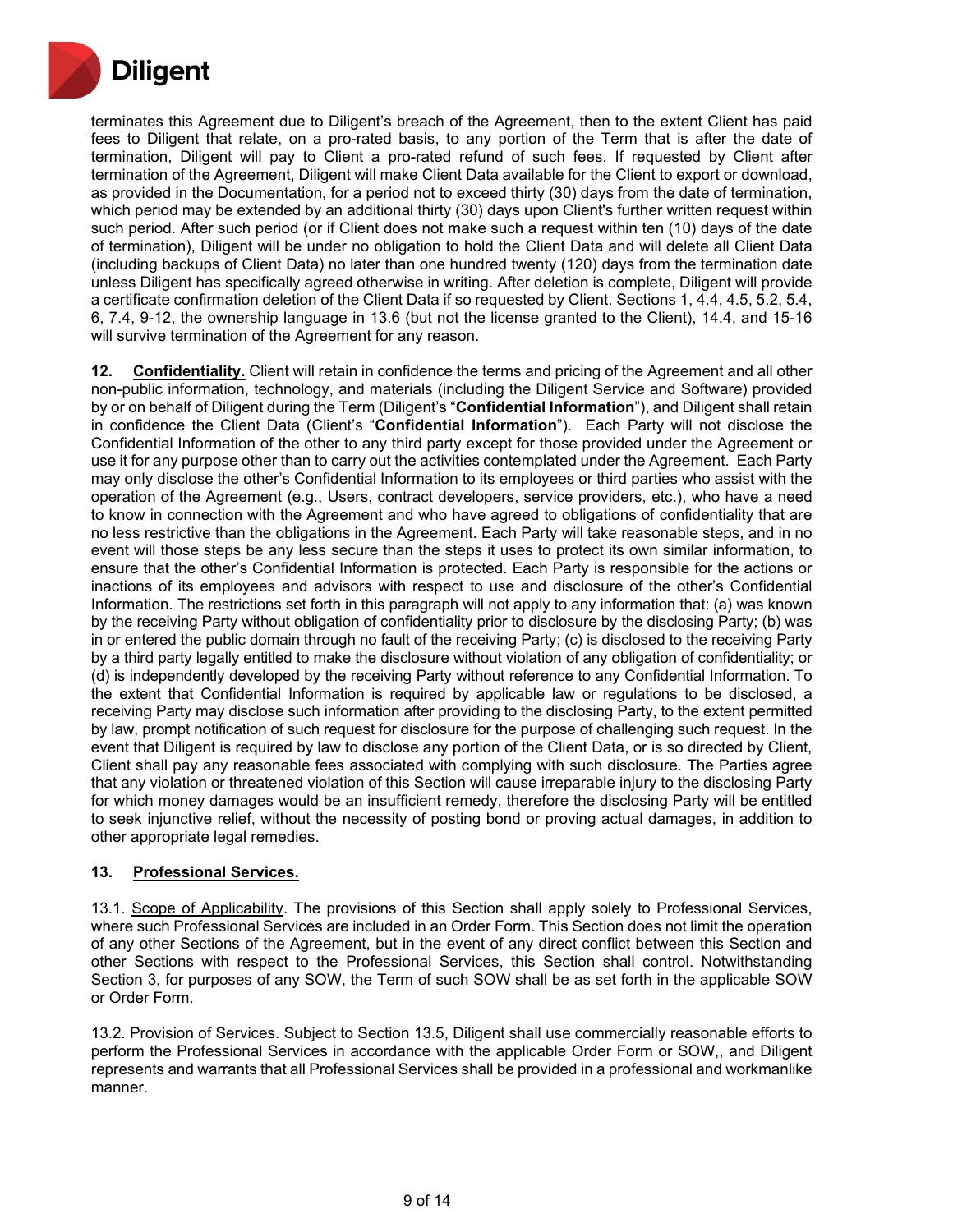

13.3. Remedy. If notified in writing of any claim for Diligent's breach of Section 13.2, Diligent will, at its option, (i) reperform the Professional Services so that they comply with Section 13.2; or (ii) terminate the portion of the affected Order Form attributable to such Professional Services and refund the fees attributable for such Professional Services. This Section states Diligent's entire liability and Client's sole and exclusive remedy for Diligent's breach of Section 13.2.

13.4. Suitability. Diligent shall assign employees and subcontractors with qualifications suitable for the Professional Services described in the relevant Order Form. Diligent may replace or change employees and subcontractors in its sole discretion with other suitably qualified employees or subcontractors.

13.5. Client Responsibilities. Client shall make available in a timely manner at no charge to Diligent all technical data, Client Data, computer facilities, programs, files, documentation, test data, sample output, or other information and resources of Client required by Diligent in each case for the performance of the Professional Services, as well as anything specified in the applicable Order Form. Client shall be responsible for, and assumes the risk of, any problems resulting from, the content, accuracy, completeness and consistency of all such data, materials and information supplied by Client. Client shall provide, at no charge to Diligent, reasonable cooperation as Diligent requires to perform the Professional Services.

13.6. Ownership. Ownership of all work product, developments, inventions, technology or materials related to any Professional Services (the "Deliverables") shall be solely owned by Diligent (except with respect to Client Data, which shall remain Client's sole property). Solely during the applicable Term and conditioned upon Client's compliance with all the terms of the Agreement, Diligent grants to Client a limited, nonexclusive, non-transferable, and non-sublicensable right to make use of the Deliverables.

13.7. Modifications and Change Orders. For the avoidance of doubt, modifications to the scope of any Professional Services shall become effective only when a document incorporating the relevant written change request is executed by authorised representatives of both Parties.

#### **14. Content Services.**

14.1. Scope of Applicability. The provisions of this Section shall apply solely to Content Services. This Section does not limit the operation of any other Sections of the Agreement, but in the event of any direct conflict between this Section and other Sections with respect to the Content Services, this Section shall control. For the avoidance of doubt, the Content Services and any components, data, or content therein constitute a part of the Diligent Service under this Agreement.

14.2. Enhancements or Revisions to Content. Diligent reserves the right to alter or modify the Content Services and any portions or configurations thereof from time to time. Such alterations and/or modifications may include, without limitation, addition or withdrawal of features and/or data or changes in instructions and/or documentation.

14.3. Specific Restrictions. Without limiting anything else in the Agreement, Client shall not (and shall ensure that each User shall not) perform any of the following acts, except as otherwise expressly permitted by the Agreement or with the express written permission of Diligent:

(i) access the Content Service except in conjunction with the Diligent Service or remove or alter any copyright, trademark or other proprietary notice appearing on or within the Content Services;

(ii) license, sublicense, transfer, sell, resell, publish, reproduce, and/or otherwise redistribute any data within the Content Service or any components thereof in any manner, including, but not limited to, via or as part of any internet site;

(iii) provide access to the Content Service or any portion thereof to any person, firm or entity other than a User, including, but not limited to, any Affiliate not expressly identified in the Agreement;

(iv) use and access the Content Services other than as permitted under this Agreement; or

(v) copy, reproduce, modify, distribute, create derivative works of, publicly display, publicly perform, reverse engineer, decompile, or disassemble the Content Services or any portions thereof; and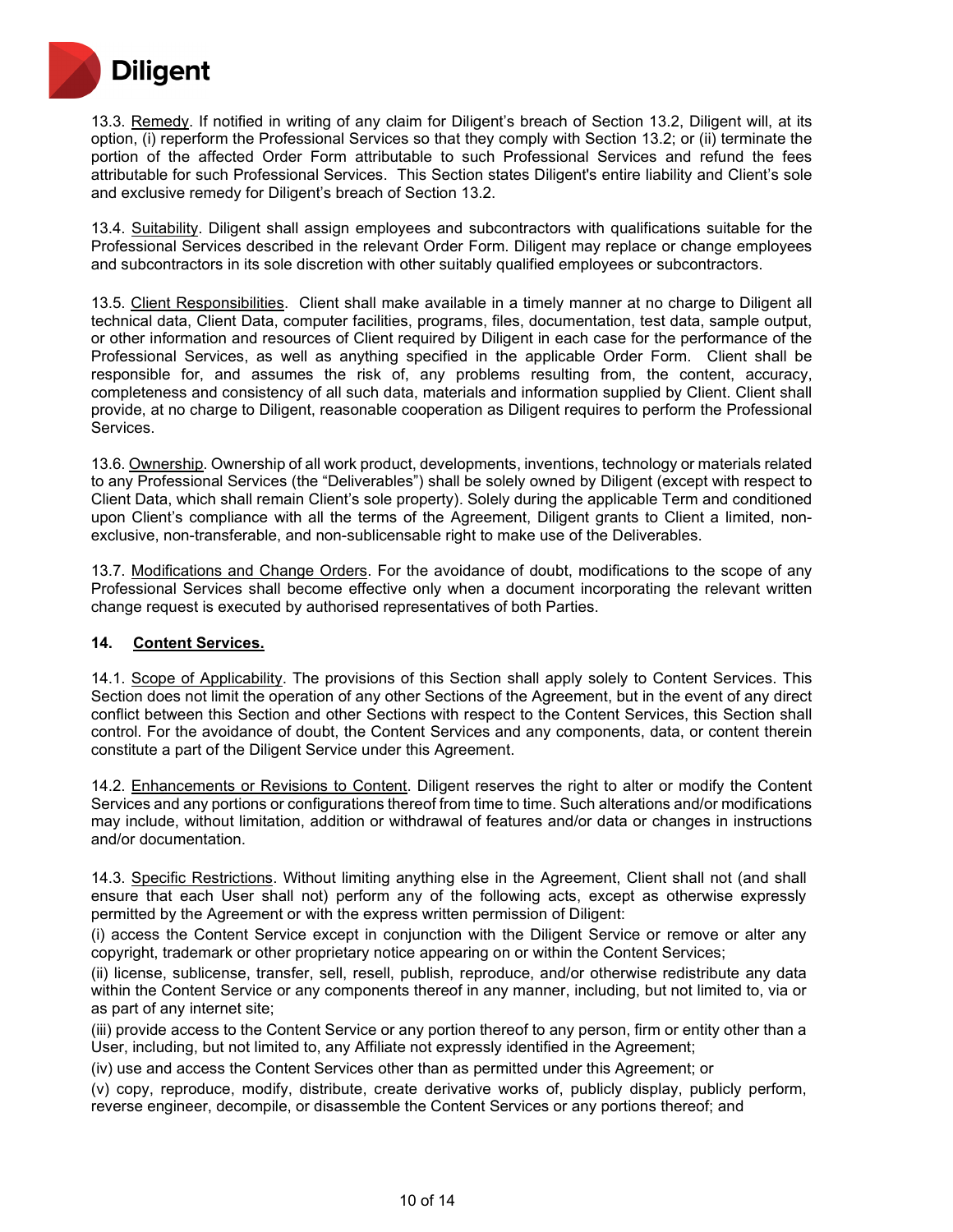

(vi) PCI-DSS materials are used in accordance with the current PCI Standards Council, LLC License Agreement made available through the PCI DSS website at [www.pcisecuritystandards.org](http://www.pcisecuritystandards.org/) and also through the applicable Diligent Service prior to download of such materials.

14.4. Disclaimer. DILIGENT AND ANY THIRD-PARTY PROVIDERS MAKE NO REPRESENTATIONS, CONDITIONS OR WARRANTIES REGARDING THE COMPLETENESS, VERACITY, FITNESS FOR A PARTICULAR PURPOSE, MERCHANTABILITY OR ACCURACY OF THE CONTENT SERVICES OR ANY COMPONENT THEREOF, OR FOR ANY DELAYS, INTERRUPTIONS OR OMISSIONS. THE CONTENT SERVICES ARE FOR EDUCATIONAL AND INFORMATIONAL PURPOSES AND DO NOT CONSTITUTE LEGAL, ACCOUNTING OR OTHER PROFESSIONAL ADVICE. CONTENT SERVICES SHOULD NOT BE DEEMED TO SET FORTH ALL APPROPRIATE PROCEDURES, TESTS OR CONTROLS OR TO SUGGEST THAT OTHER PROCEDURES, TESTS OR CONTROLS THAT ARE NOT INCLUDED MAY NOT BE APPROPRIATE. CLIENT AND ITS USERS ARE RESPONSIBLE FOR APPLYING PROFESSIONAL JUDGEMENT AND APPROPRIATE PROCEDURES, TESTS OR CONTROLS. THE CONTENT SERVICES AND ANY COMPONENTS THEREOF ARE PROVIDED ON AN "AS IS" AND "AS AVAILABLE" BASIS, AND CLIENT'S USE OF THE CONTENT SERVICES IS AT CLIENT'S OWN RISK. DILIGENT AND ANY THIRD-PARTY PROVIDERS ARE NOT LIABLE FOR THE DATA, DATA STRUCTURE, METADATA, METRICS, CHARTS, GRAPHS, LITERATURE, OR OTHER CONTENT IN ANY FORM AND ANY DERIVATIVES THEREOF, (INCLUDING, WHERE APPLICABLE, ALL UPDATES TO THE FOREGOING) IN EACH CASE INCLUDED IN THE CONTENT SERVICES OR ANY DECISION OR CONSEQUENCE BASED ON USE OF THE FOREGOING.

14.5. Indemnity Client will indemnify Diligent and any Third-Party Providers for any claim, suit, action or proceeding by a third party arising directly from (a) any negligent or more culpable act or omission, willful misconduct or fraud of Client in connection with its use of the Content Services; (b) the infringement or misappropriation of any trademark, copyright, patent, or other proprietary rights of a third party by Client; (c) any failure by Client to materially comply with any applicable law in connection with its use of the Content Services; or (d) Client's failure to comply with any of the terms of this Agreement in connection with its use of the Content Services.

## **15. Freemium Services.**

From time to time, Diligent may make Freemium Services available to Client at no charge. **Client may choose to try such Freemium Services in Client's sole discretion.** Unless otherwise determined by Diligent, no Order Form is specifically required to enable Client's use of Freemium Services. Certain Freemium Services are intended for evaluation purposes and not for production use. Freemium Services are not supported and may be subject to supplemental terms in addition to those set out in this Agreement, which will be presented to Client. Freemium Services are not considered part of the "Diligent Service", "Software" "Professional Services", or similar terms under this Agreement; however, all restrictions and Client commitments under this Agreement shall apply to Client's use of Freemium Services (including for the avoidance of doubt Section 4 (Access Right; Restrictions)). Unless otherwise stated, Freemium Services are available for Client's use during the Term, except that any Freemium Services that are made available on a trial basis will expire upon the earlier of one year from the trial start date or the date that a version of the Freemium Services becomes generally available without the applicable Freemium Services designation. Diligent may discontinue Freemium Services at any time in Diligent's sole discretion and may never make Freemium Services generally available. Diligent will have no liability for any harm or damage arising out of or in connection with a Freemium Service. FREEMIUM SERVICES ARE PROVIDED "AS IS" AND AS AVAILABLE, EXCLUSIVE OF ANY WARRANTY, REPRESENTATION, GUARANTEE, CONDITION OR TERM OF ANY KIND, WHETHER EXPRESS, IMPLIED OR IMPOSED BY LAW. DILIGENT SHALL HAVE NO INDEMNIFICATION OBLIGATIONS NOR LIABILITY OF ANY TYPE WITH RESPECT TO THE FREEMIUM SERVICES. IN THE EVENT SUCH EXCLUSION OF LIABILITY IS NOT ENFORCEABLE UNDER APPLICABLE LAW, DILIGENT'S LIABILITY WITH RESPECT TO FREEMIUM SERVICES SHALL NOT EXCEED THE GREATER OF (A) \$500.00 OR (B) THE MINIMUM ENFORCEABLE UNDER APPLICABLE LAW.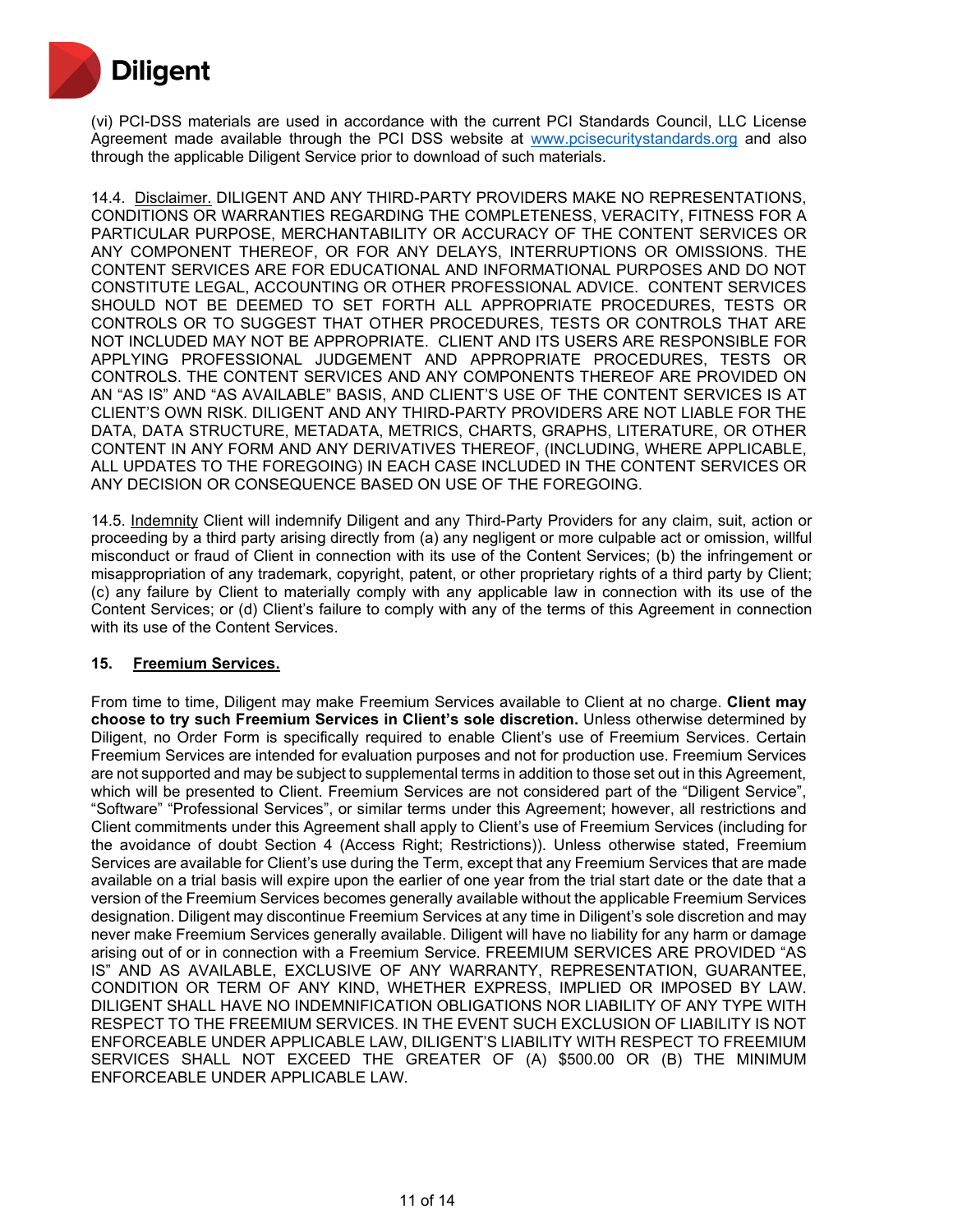

### **16. Miscellaneous.**

16.1. Conflict. If there is an inconsistency between any of the provisions in the Terms and Conditions, the Product Terms and any Order Form, the order of precedence shall be the Order Form, the Product Terms, then the Terms and Conditions (with the first mentioned document prevailing over each subsequently mentioned document in this Section).

16.2. Variation. No amendment or variation of the Agreement (including any Order Form) will be effective unless it is in writing and signed by each Party.

16.3. Waiver. All waivers under the Agreement must be in writing to be effective. No waiver by a Party of any default or breach will be deemed a waiver of any subsequent default or breach. No failure or delay by a Party to exercise any right or remedy provided under the Agreement will operate as a waiver or prevent the exercise of any such right or remedy of such Party, or the enforcement of any obligation of the other Party, under the Agreement. No single or partial exercise of such right or remedy shall prevent or restrict the further exercise of that or any other right or remedy.

16.4. Severance. If any provision (or part of a provision) of the Agreement is found to be invalid or unenforceable by any court of competent jurisdiction, the provision will be enforced to the fullest extent permissible to effect the Parties' intent, and the invalidity or unenforceability will not operate to invalidate the remaining provisions of the Agreement. If any invalid, unenforceable or illegal provision would be valid, enforceable or legal if some part of it were deleted, the provision shall apply with whatever modification is necessary to give effect to the commercial intention of the Parties.

16.5. Interpretation of Agreement. The Agreement will be interpreted according to the plain meaning of its terms without any presumption that it should be construed in favor of or against either Party.

Any list of examples following "including" or "e.g.," is illustrative and not exhaustive, unless qualified by terms like "only" or "solely." Unless stated otherwise, all references to sections, parties, terms, Exhibits, Order Forms and similar references are to the sections of, Parties to, terms of, Exhibits and Order Forms to the Agreement. All captions and headings are intended solely for the Parties' convenience, and none will affect the meaning of any provision. The words "herein," "hereof," and words of similar meaning refer to the Agreement as a whole, including its Exhibits. All references to "days" refer to calendar days, unless otherwise expressly set forth in the Agreement.

16.6. Governing Law and Jurisdiction. The Agreement and any dispute or claim arising out of or in connection with it or its subject matter or formation (including non-contractual disputes or claims) shall be governed by and construed in accordance with English law. The Parties irrevocably agree that the courts of England and Wales shall have exclusive jurisdiction to settle any dispute or claim arising out of or in connection with the Agreement or its subject matter or formation (including non-contractual disputes or claims).

16.7. Notices. Any notices required or permitted to be given hereunder by either Party to the other will be given in writing (i) by personal delivery, (ii) by bonded courier or a nationally-recognised overnight delivery company, (iii) by prepaid first class, registered or certified mail, postage prepaid, in each case addressed to the other Party at the address set forth in the Order Form (or to such other address as the other Party may request in writing by notice given pursuant to this Section) or (iv) by email. Notices will be deemed received: (a) if personally delivered, the same day; (b) if sent by courier or overnight delivery company, on the second working day after the day it was sent; (c) if sent by mail, five (5) working days following posting; or (d) if sent by email, the date of delivery.

16.8. Entire Agreement. The Agreement contains the entire understanding and agreement between Diligent and Client with respect to the subject matter of the Agreement, and supersedes all other prior and contemporaneous proposals, representations, agreements, understandings, and commitments between Diligent and Client with respect to the subject matter of the Agreement.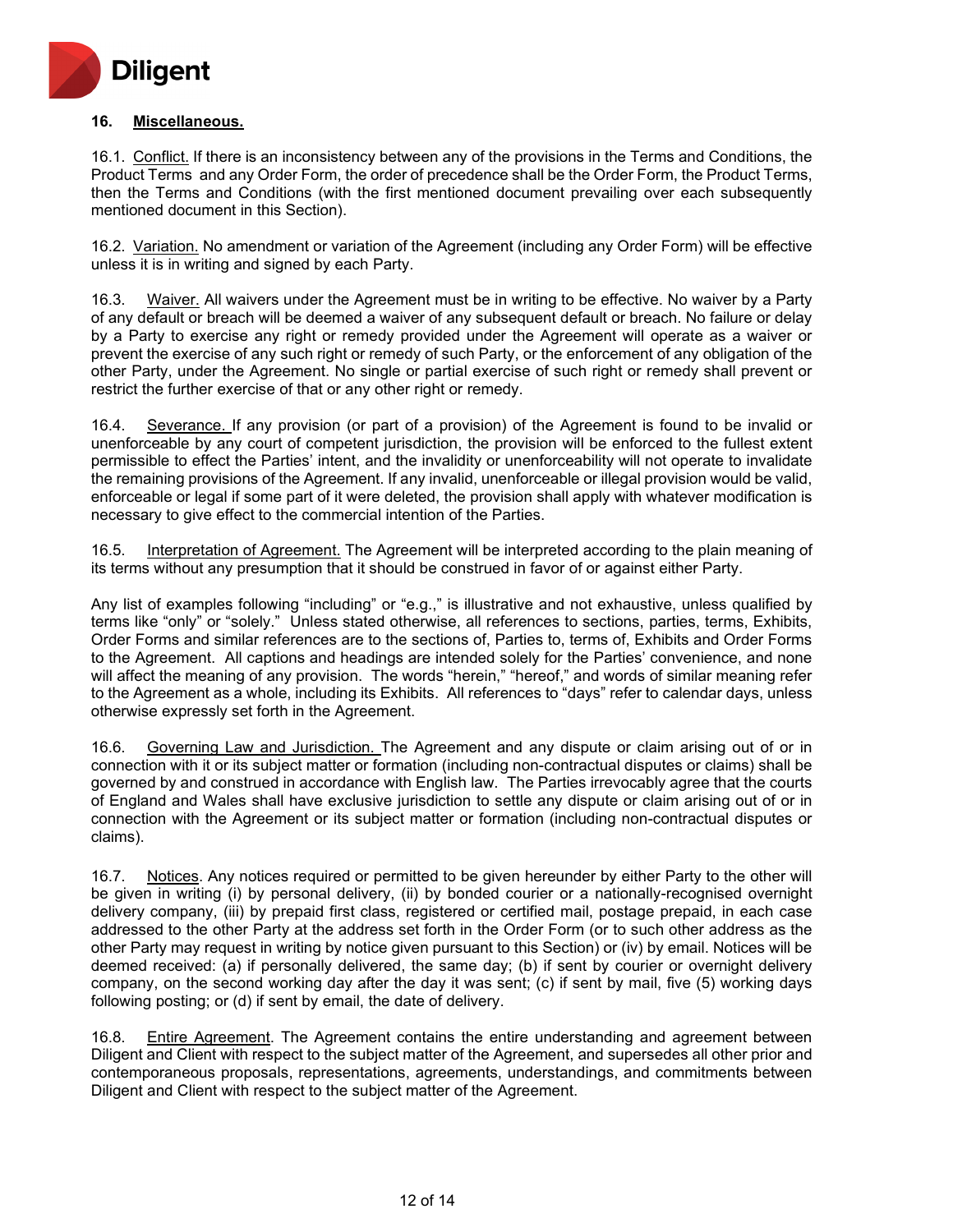

The Agreement supersedes any conflicting terms in Client's purchase order or other ordering document. Any terms of trade stated or referenced in Client's purchase order, or any other terms to which Diligent has not specifically agreed in a writing signed by an authorised representative of Diligent, are not binding on Diligent.

Each of the Parties acknowledges and agrees that in entering into the Agreement, it does not rely on any undertaking, promise, assurance, statement, representation, warranty or understanding (whether in writing or not) of any person (whether Party to the Agreement or not) relating to the subject matter of the Agreement, other than as expressly set out in the Agreement.

16.9. No Offer of Securities. Neither Diligent nor its Third-Party Providers are investment advisors and nothing contained in the Content Services will be construed as to make a representation or warranty, express or implied, regarding the accuracy or completeness of the data and information contained in the applicable product or the advisability to buy, sell, subscribe for, exchange or redeem a particular investment. The service provided under this Agreement and all content provided in conjunction with them are for informational purposes only and do not constitute, and should not be construed as a solicitation or offering of any investment or other transaction, an identification or offering of any securities for purchase, a recommendation to acquire or dispose of any investment, or the provision of any financial, tax, legal or other advice of any nature whatsoever. Client understands and agrees that any decisions it makes on the basis of any information provided under this Agreement are made solely at its own risk and Diligent and the Third-Party Providers have no responsibility or liability arising from such decisions. Diligent and/or the Third-Party Providers do not (i) serve as an agent for Client, Users, or any other person, (ii) market securities to investors, (iii) participate in negotiations between a Client, Users or any investor, (iv) handle any monies or securities in transactions between investors and Client or Users (or other third parties), or (v) assist Client, Users, or investors with the completion of any transactions between them (such as transaction documentation or paid referrals).

16.10. Links to Third-Party Sites. Diligent Services and/or Software may contain links to, or allow Client or its Users to connect and use, certain third-party products, services, or software ("Third-Party Services", and each, a "Third-Party Service") in conjunction with Client's use of the Diligent Service. To take advantage of these features, Users may be required to sign up or log into such Third-Party Service or their respective websites or applications. Client acknowledges that any use of such Third-Party Service is governed solely by the terms and conditions and privacy policy of such Third-Party Service, and that Diligent does not endorse, is not liable for, and makes no representations as to any Third-Party Service, its content, or the manner in which such Third-Party Service uses, stores or processes any data. Certain features of certain Diligent Services and/or Software may depend on the availability of these Third-Party Services and the features and functionality they make available to us. Diligent does not control Third-Party Service features and functionality, which may change without notice to Diligent or Client. If any Third-Party Service stops providing access to some or all of the features or functionality currently or historically available to Diligent, or stops providing access to such features and functionality on reasonable terms, as determined by Diligent in its sole discretion, Diligent may stop providing access to certain features and functionality of the Diligent Services and/or Software. Diligent will not be liable to Client for any refunds or any damage or loss arising from or in connection with any such change made by a Third-Party Service or any resulting change to the Diligent Service and/or Software. Client and its User irrevocably waive any claims against Diligent with respect to any Third-Party Services.

16.11. Force Majeure. Neither Party will be responsible for failure of performance, other than for an obligation to pay money, due to causes beyond its control, including: acts of God or nature; labor disputes; sovereign acts of any federal, state or foreign governments; network and/or computer failure or shortage of supplied materials ("**Force Majeure Event**"); provided that the affected Party makes a reasonable attempt to remove the impact of the Force Majeure Event as soon as reasonably possible. Either Party will have the right to terminate the Agreement upon written notice if a Force Majeure Event continues to impact performance of the other Party for more than thirty (30) consecutive days.

16.12. Export. Neither Party shall export, directly or indirectly, any technical data acquired from the other Party under this Agreement (or any products, including software, incorporating any such data) to any